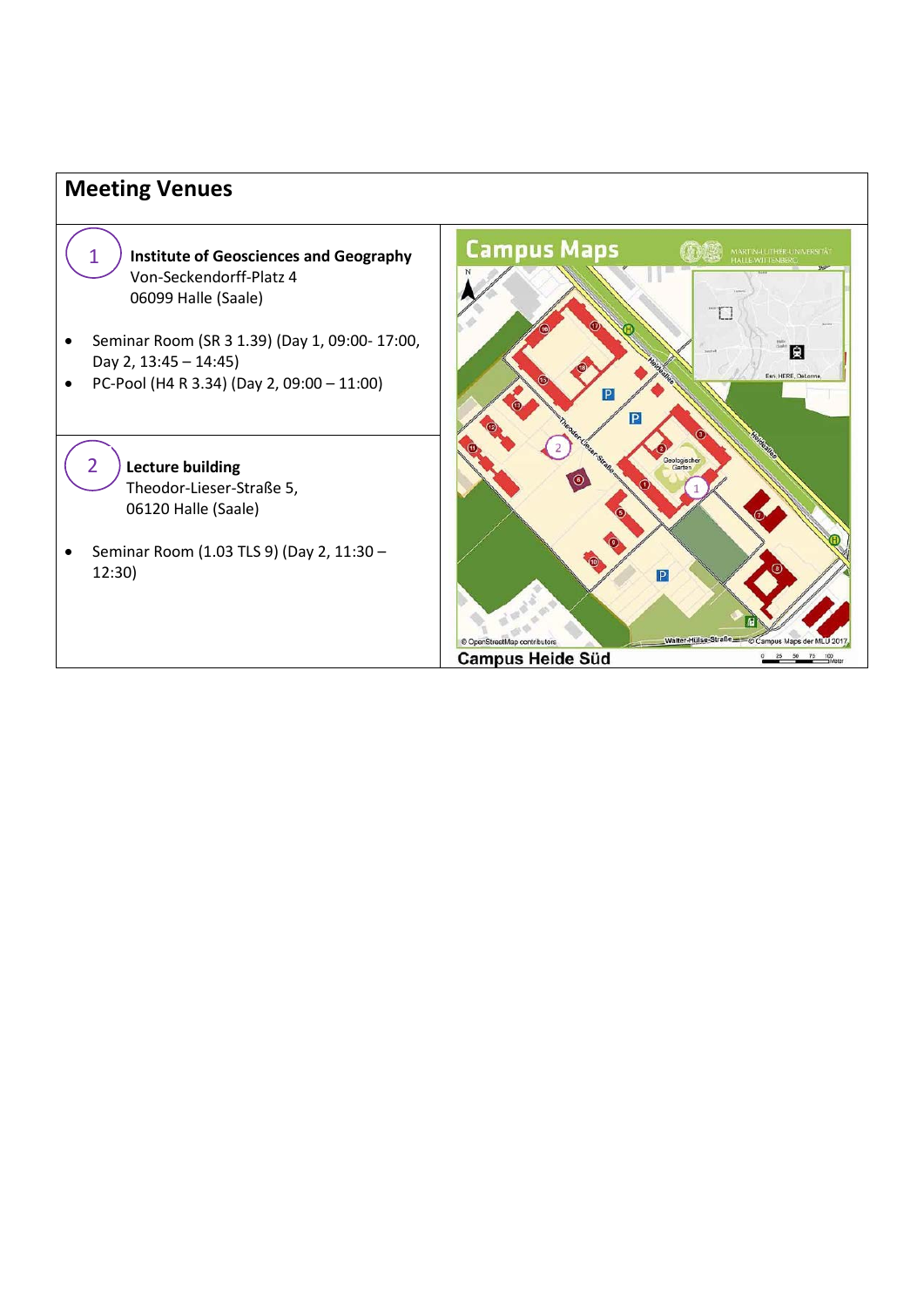

## **- Modernization of Environment Protection Studies Programmes for Armenia and Georgia**

| Day 1 - Monday, 22 July 2019 |                                                                                                        |                             |           |  |  |
|------------------------------|--------------------------------------------------------------------------------------------------------|-----------------------------|-----------|--|--|
| <b>Time</b>                  | <b>Topic</b>                                                                                           | Author                      | Room      |  |  |
|                              |                                                                                                        | Cornelia Gläßer, Halle      | SR 3 1.39 |  |  |
|                              |                                                                                                        | Esther Smykalla.            |           |  |  |
| $09:00 - 09:30$              | <b>Welcome &amp; Introduction</b>                                                                      | <b>International Office</b> |           |  |  |
|                              |                                                                                                        | Nicolò Merendino,           |           |  |  |
|                              |                                                                                                        | Tuscia                      |           |  |  |
| $09:30 - 10:15$              | <b>Study programs at Institute</b>                                                                     |                             | SR 3 1.39 |  |  |
| $09:30 - 10:00$              | Explanation of the various Master and Bachelor                                                         | Max Hörold                  |           |  |  |
| Presentation                 | programmes offered at the Institute, considering their<br>respective focal points and contents         |                             |           |  |  |
| 10:00-10:15<br>Discussion    |                                                                                                        |                             |           |  |  |
| 10:15-10:45                  | <b>Coffee Break 1</b>                                                                                  |                             |           |  |  |
|                              |                                                                                                        |                             | SR 3 1.39 |  |  |
| $10:45 - 11:45$              | <b>Basic courses at the Department</b><br>Structure and Course Setting at the Department of            | Cornelia Gläßer/            |           |  |  |
| $10:45 - 11:30$              | Remote Sensing and Cartography in the past and                                                         | Michael Denk,               |           |  |  |
| Presentation                 | present, main objectives in the basic courses                                                          | (Halle University)          |           |  |  |
| 11:30-11:45                  | (lectures, exercises, field trip); organisation, goals,                                                |                             |           |  |  |
| Discussion                   | data, assessment                                                                                       |                             |           |  |  |
| $11:45 - 13:00$              | Lunch                                                                                                  |                             |           |  |  |
| $13:00 - 13:45$              | <b>Presentation LLZ</b>                                                                                |                             | SR 3 1.39 |  |  |
| $13:00 - 13:30$              | Structure, functions, responsibilites & cooperation                                                    | Katrin Jäger                |           |  |  |
| Presentation                 | within MLU and IfGuG                                                                                   | (LLZ, Halle University)     |           |  |  |
| 13:30-13:45                  |                                                                                                        |                             |           |  |  |
| Discussion                   |                                                                                                        |                             |           |  |  |
| $13:45 - 15:00$              | <b>E-Learning</b>                                                                                      |                             | SR 3 1.39 |  |  |
| $13:45 - 14:45$              | Introduction to ILIAS Learning Management System<br>as open source software to administrate students & | Mike Teucher                |           |  |  |
| Presentation<br>& Demo ILIAS | courses, to provide material, feedback and e-Learning                                                  | (Halle University)          |           |  |  |
| $14:45 - 15:00$              | material, showcase Learning Module MSc Geomatik                                                        |                             |           |  |  |
| Discussion                   | and how to create/edit/manage content including                                                        |                             |           |  |  |
|                              | self-test questions and learning progress report                                                       |                             |           |  |  |
| $15:00 - 15:30$              | <b>Coffee Break 2</b>                                                                                  |                             |           |  |  |
| $15:30 - 16:30$              | Project progress of all groups, WP, timesheets and other                                               | Angela Nicolo and all       | SR 3 1.39 |  |  |
|                              | information, the organization of next Georgia trip                                                     | teams                       |           |  |  |
|                              | Progress in the different work packages                                                                |                             |           |  |  |
|                              |                                                                                                        | Angela Fattoretti           | SR 3 1.39 |  |  |
| $16:30 - 17:00$              | <b>Information from PI</b>                                                                             | Nicolò Merendino            |           |  |  |
|                              |                                                                                                        | (Tuscia University)         |           |  |  |
| 19:00                        | <b>Come Together, Brauhaus</b>                                                                         |                             |           |  |  |
|                              |                                                                                                        |                             |           |  |  |





AND MAS RA